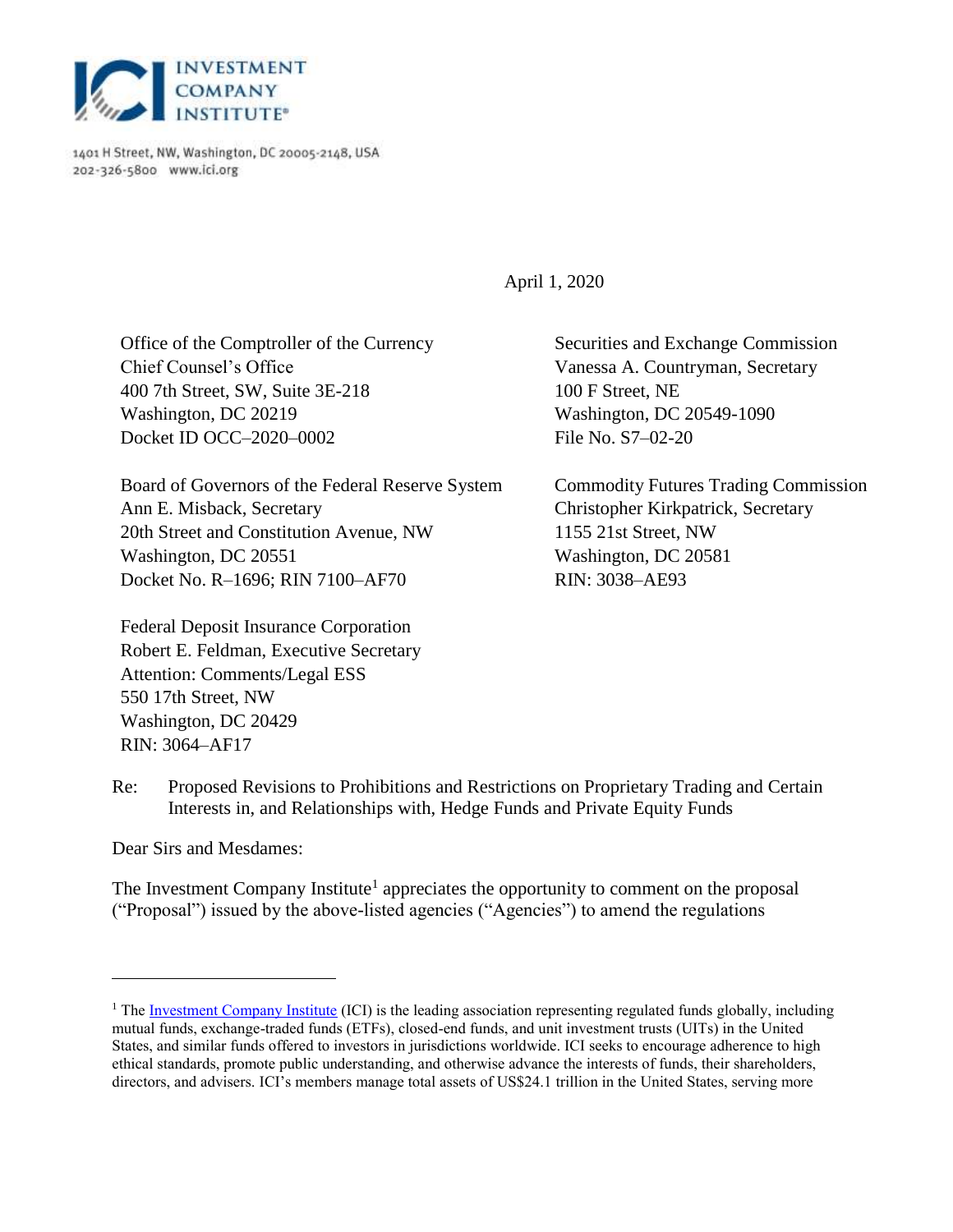April 1, 2020 Page 2 of 6

("Implementing Regulations") implementing Section 13 of the Bank Holding Company Act, commonly known as the Volcker Rule.<sup>2</sup>

ICI and its members welcome the Agencies' continuing efforts to "provide greater clarity and certainty about what activities are [and are not] prohibited" by the Implementing Regulations.<sup>3</sup> For several years, we have urged the Agencies to ensure that the Implementing Regulations do not place unnecessary constraints on US registered investment companies ("RICs") and similar funds organized outside the United States (collectively, "regulated funds")—funds to which the Volcker Rule was never intended to apply. Our recommendations largely have focused on two areas: the potential treatment of a regulated fund as a "banking entity" subject to the prohibitions and restrictions of the Volcker Rule, and the scope of the exclusion for "foreign public funds" ("FPFs") from the definition of "covered fund."

In this letter, we briefly discuss the extent to which the Proposal would address our longstanding concerns in the areas identified above. We recommend that the Agencies include specific language in the preamble to any final rule that would provide our members with more certainty about regulated fund seeding practices. We express strong support for the proposed revisions to the FPF exclusion and urge the Agencies to finalize them promptly.

## Regulated funds and the definition of "banking entity"

Since the development of the Implementing Regulations, the Agencies have been aware that the broad definition of "banking entity" and its interplay with the definition of "covered fund" create some uncertainty as to whether a regulated fund, particularly during its seeding period, could be treated as a banking entity.<sup>4</sup> ICI and other stakeholders repeatedly have urged the Agencies to make changes to the Implementing Regulations to resolve this uncertainty. We have explained at length why treating a regulated fund as a banking entity would be inconsistent with Congressional intent underlying the Volcker Rule and at odds with the nature of regulated funds as collective investment vehicles for the general public.<sup>5</sup>

than 100 million US shareholders, and US\$7.7 trillion in assets in other jurisdictions. ICI carries out its international work through ICI Global, with offices in London, Hong Kong, and Washington, DC.

<sup>&</sup>lt;sup>2</sup> Proposed Revisions to Prohibitions and Restrictions on Proprietary Trading and Certain Interests in, and Relationships with, Hedge Funds and Private Equity Funds, 85 Fed. Reg. 12120 (Feb. 28, 2020).

<sup>3</sup> Proposal at 12122.

<sup>4</sup> Prohibitions and Restrictions on Proprietary Trading and Certain Interests in, and Relationships with, Hedge Funds and Private Equity Funds, 76 Fed. Reg. 68846, 68856 (Nov. 7, 2011) (text accompanying n.81; questions 6 and 8).

<sup>&</sup>lt;sup>5</sup> See, e.g., Letter to the Agencies from ICI, dated Oct. 17, 2018 (ICI 2018 Letter), available at [https://www.ici.org/pdf/31448a.pdf;](https://www.ici.org/pdf/31448a.pdf) Letter to the OCC from ICI, dated Sept. 21, 2017 (responding to the OCC's request for public input on how the Implementing Regulations may be improved), available at [https://www.ici.org/pdf/30882a.pdf;](https://www.ici.org/pdf/30882a.pdf) Letter to the Honorable Janet Yellen, Chair, The Federal Reserve System, from Paul Schott Stevens, President & CEO, ICI, dated June 1, 2015.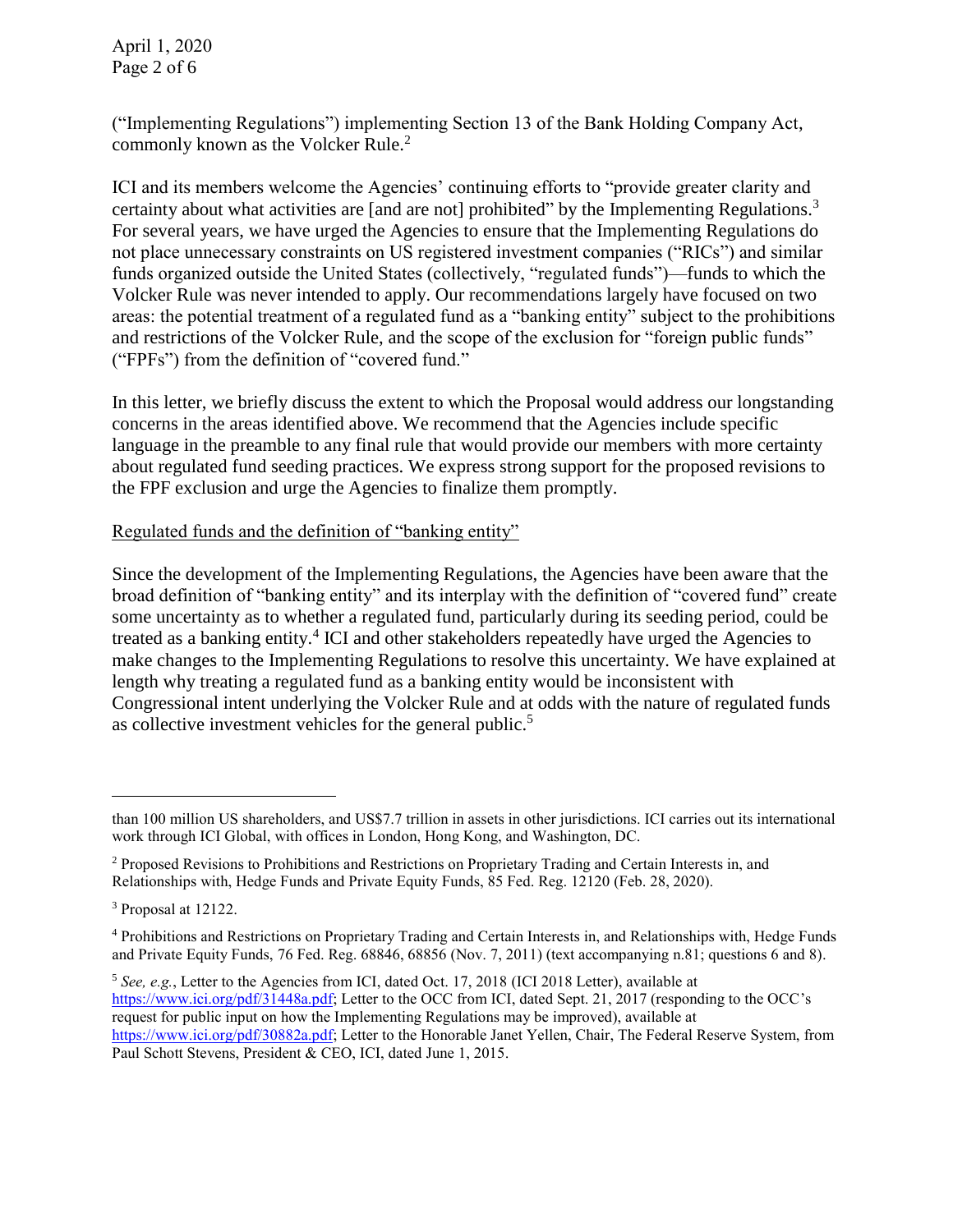ICI and its members appreciate the efforts that the Agencies and their staffs have made to understand these concerns and address them. Notably, in FAQs issued shortly before the Volcker Rule effective date in July 2015, the staffs provided assurance that a banking entity would be able to own a significant portion of the shares of a RIC or FPF during a multi-year "seeding period" in which the banking entity is testing the fund's investment strategy, establishing a track record of the fund's performance for marketing purposes and attempting to distribute the fund's shares. The staffs also provided assurances that FPFs would not be considered banking entities under the Implementing Regulations solely because they may have corporate governance structures that differ from those of RICs.

In the preamble to the June 2018 proposal to amend the Implementing Regulations,  $6$  the Agencies described in detail the clarifications provided by the staff FAQs. In particular, they noted that the staffs chose not to set a maximum prescribed period for a RIC or FPF seeding period. The Agencies stated that their review of these issues was ongoing, and the preamble posed several questions about the treatment of regulated funds under the Implementing Regulations, the guidance provided in the FAQs, and other approaches the Agencies could take to address the issues. The Agencies confirmed that nothing in the 2018 Proposal would modify the application of the staff FAQs. They then adopted the staffs' position as their own, stating:

the Agencies will not treat RICs or FPFs that meet the conditions included in the applicable staff FAQs as banking entities or attribute their activities and investments to the banking entity that sponsors the fund or otherwise may control the fund under the circumstances set forth in the  $\text{FAQs.}^7$ 

The preamble to the Proposal observes that the Agencies' prior request for comment asked about "the effectiveness of the guidance provided" in these FAQs.<sup>8</sup> The preamble then states, without further elaboration, that "the proposed rule would not modify or revoke any previously issued staff FAQs, unless otherwise specified."<sup>9</sup>

The Agencies appear to have concluded that the FAQs are operating effectively (adopting the FAQ positions as the Agencies' interpretation of the Implementing Regulations) and that other approaches, including revision of the Implementing Regulations, are not necessary. While we welcome this continuing endorsement of the guidance provided by the FAQs, the Agencies can and should provide greater clarity regarding regulated fund seeding practices through discussion in the preamble to any final rule. Doing so would be consistent with the Agencies' stated intent to provide banking entities with greater clarity and certainty about what activities are permitted. We accordingly recommend that the Agencies include in the preamble to any final rule the following statement, which closely tracks language in the preamble to the 2018 Proposal:

<sup>6</sup> *See* Proposed Revisions to Prohibitions and Restrictions on Proprietary Trading and Certain Interests in, and Relationships with, Hedge Funds and Private Equity Funds, 83 Fed. Reg. 33432 (July 17, 2018) ("2018 Proposal").

<sup>7</sup> 2018 Proposal at 33444.

<sup>8</sup> Proposal at 12122-23.

<sup>9</sup> Proposal at 12123.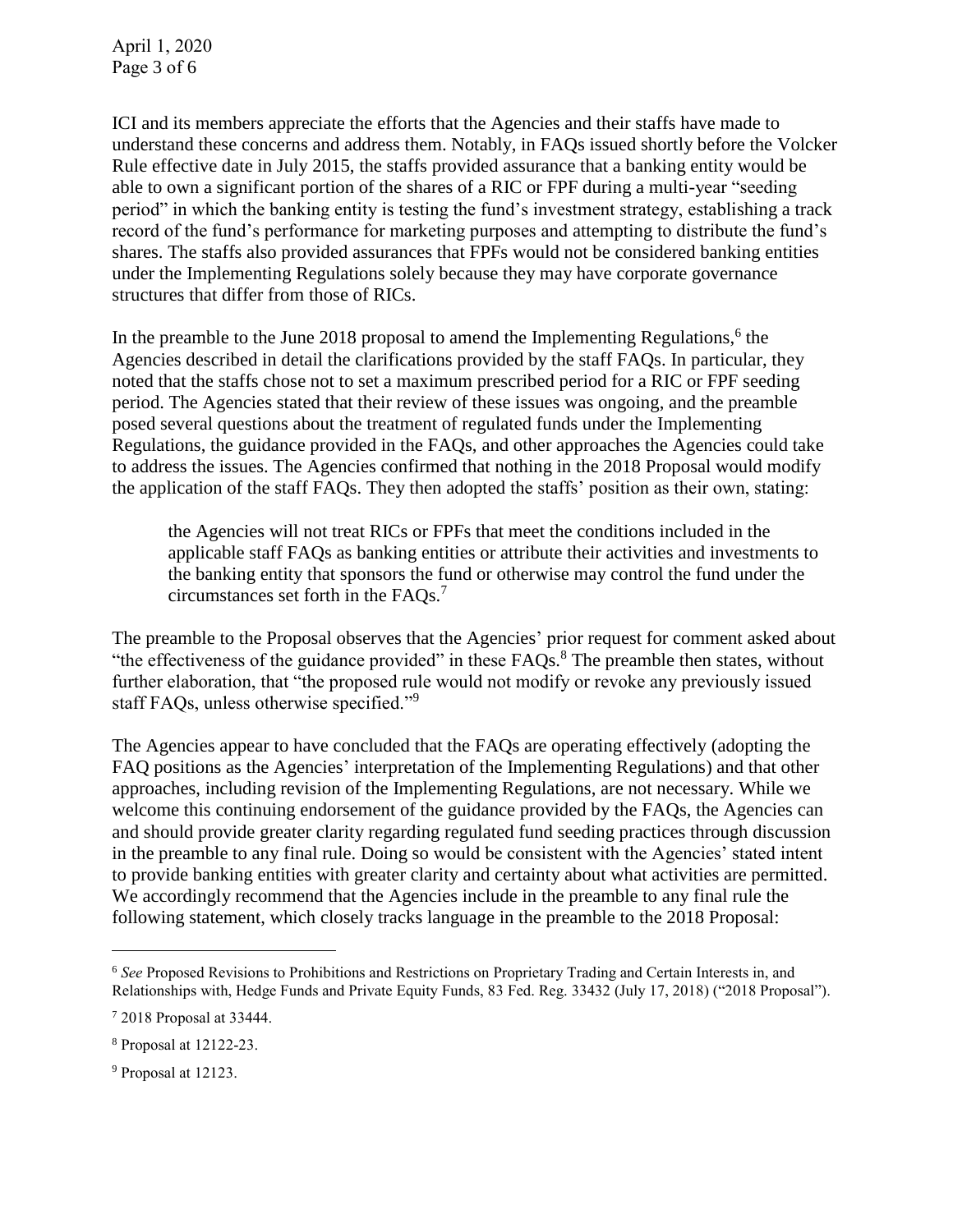$\overline{a}$ 

Nothing in this final rule will modify or revoke the guidance provided in the staff FAQs that relate to RICs and FPFs. Further, the Agencies will not treat RICs or FPFs that meet the conditions included in the applicable staff FAQs as banking entities or attribute their activities or investments to the banking entity that sponsors the fund or otherwise may control the fund under the circumstances set forth in the FAQs and described by the Agencies in the 2018 proposal to amend the regulations implementing the Volcker Rule. 10

The Agencies also should consider including language in the preamble to any final rule regarding a banking entity's provision of seed capital to a third-party RIC or FPF organized as an exchange-traded fund ("ETF"). Although such seeding may not fall neatly within the contours of the staff FAQs, it should be treated as a permissible activity for Volcker Rule purposes. The banking entity, in its capacity as an "authorized participant" to the ETF, is purchasing and holding fund shares as the fund works to establish regular trading and liquidity on the secondary market. As ICI explained during development of the Implementing Regulations, this is market making activity to support an investment product that Congress intended to be outside the scope of the Volcker Rule.<sup>11</sup>

## Scope of the "foreign public fund" exclusion

The Implementing Regulations appropriately exclude "foreign public funds" from the definition of "covered fund." The stated objective of this exclusion is "to treat foreign public funds consistent with similar US funds and to limit the extraterritorial impact of [the Volcker Rule], including by permitting US banking entities and their foreign affiliates to carry on traditional asset management businesses outside of the United States." As ICI and its members have explained on several occasions, however, the Agencies crafted the exclusion more narrowly than necessary to achieve their regulatory goals by requiring that:

- (1) a non-US fund be authorized to offer and sell ownership interests to retail investors in its home jurisdiction;
- (2) ownership interests in the fund be sold predominantly through one or more public offerings outside of the United States; and
- (3) ownership interests in a non-US fund sponsored by a US banking entity be sold predominantly to unaffiliated parties.

For the reasons detailed in the ICI 2018 Letter, these three conditions of the FPF exclusion have made it more difficult for asset management affiliates of US banking entities to offer retail investment vehicles in the same manner and to the same extent as their peers in foreign banking

<sup>&</sup>lt;sup>10</sup> This discussion can be found in Section III.A.1.a of the 2018 Proposal, at 33442-44.

<sup>&</sup>lt;sup>11</sup> Letter to the Agencies from ICI, dated Feb. 13, 2012, available at [https://www.ici.org/pdf/25909.pdf.](https://www.ici.org/pdf/25909.pdf)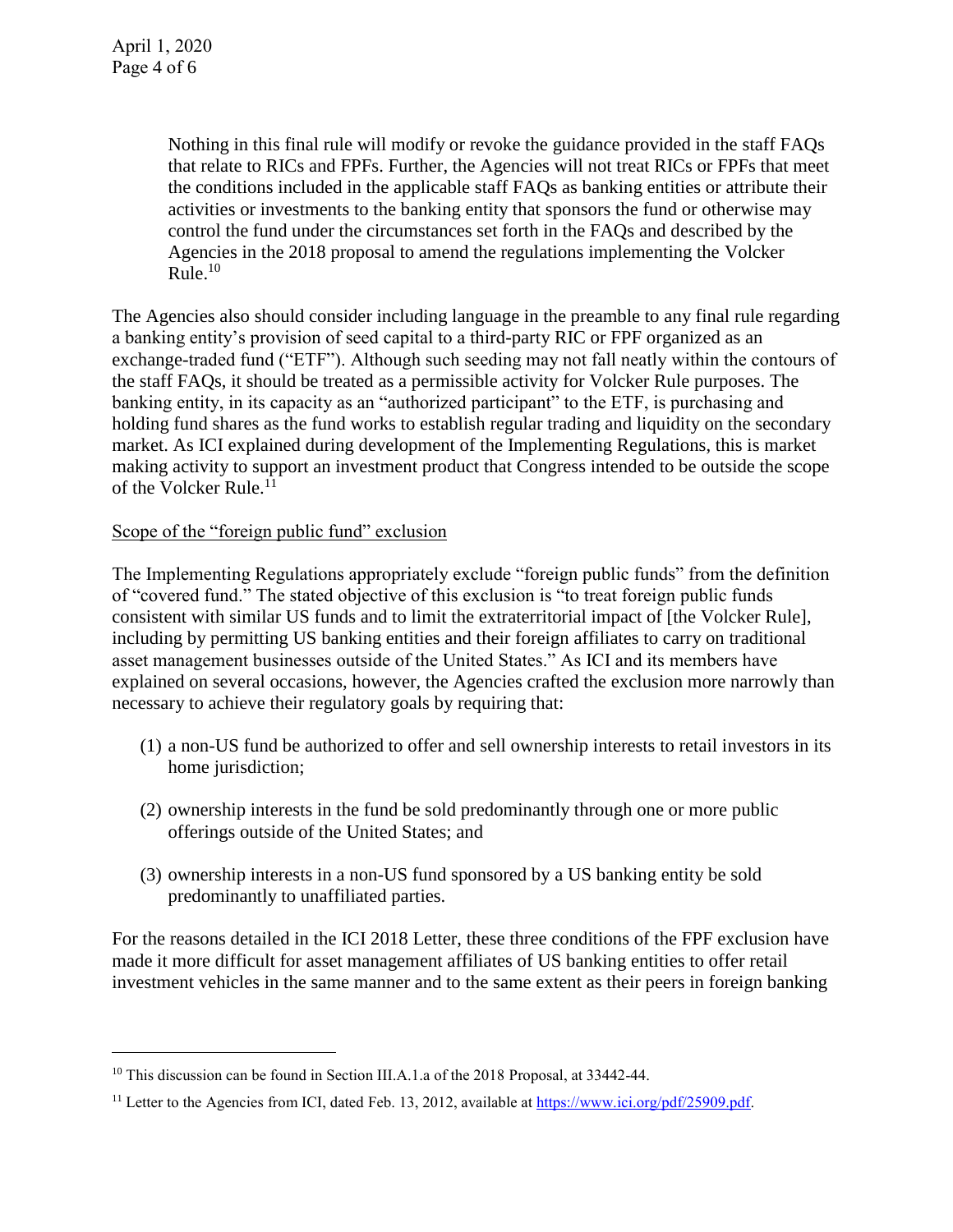organizations and firms unaffiliated with banks. These competitive disadvantages are certainly not what Congress intended in adopting the Volcker Rule.

We therefore appreciate the Agencies' willingness to revisit the contours of the "foreign public" fund" exclusion based on their and banking entities' experience with the Implementing Regulations. We also welcome their recognition that "some of the conditions of the foreign public fund exclusion may not be necessary to ensure consistent treatment of foreign public funds and registered investment companies."<sup>12</sup>

The Proposal calls for replacing the first two conditions outlined above with a requirement that the fund is authorized to offer and sell ownership interests, and such interests are offered and sold, through one or more public offerings. It also would require a "public offering" to be a distribution that is subject to substantive disclosure and retail investor protection laws or regulations.

ICI strongly supports this approach. The fact that a fund is offered and sold publicly in one or more jurisdictions outside the United States should provide sufficient assurance that the fund is adhering to the regulatory requirements necessary to offer and sell its shares to the general investing public, as determined by the local regulator in such jurisdiction(s). Further, the proposed requirement that the distribution be subject to substantive disclosure and retail investor protection laws or regulations will provide added assurance that the fund being distributed is sufficiently similar to a RIC.<sup>13</sup> As we previously have explained, these laws and regulations vary across jurisdictions but are guided by common principles for public investment funds that have been developed by the International Organization of Securities Commissions ("IOSCO"). The 127 jurisdictions that are IOSCO members regulate more than 95 percent of the world's securities markets, including all the major emerging markets, and they commit to do so according to these common principles and the more detailed IOSCO policy work that informs the principles. Given this level of commonality, it is not necessary for the Agencies to identify particular laws or regulations that would meet this requirement or otherwise specify features of "substantive disclosure and retail investor protection laws or regulations."<sup>14</sup>

The Proposal also would revise the current limitation on sales to affiliated parties by not restricting sales of fund shares to employees (other than senior executive officers) of the fund, its sponsoring banking entity and any affiliates. In other words, the Proposal would require shares of the FPF to be sold predominantly to persons other than directors or senior executive officers of the fund, its sponsoring banking entity, and their affiliates. While helpful, we believe that this

<sup>12</sup> Proposal at 12126.

<sup>&</sup>lt;sup>13</sup> The Proposal does not go as far as ICI recommended to achieve parity in treatment as between RICs and FPFs. Specifically, the FPF exclusion would not be available to a non-US fund that does not offer its shares publicly, while the corresponding exclusion in the Implementing Regulations for RICs places no conditions on their distribution. *See, e.g.*, ICI 2018 Letter (explaining that a banking entity sponsor may use a regulated non-US fund to form part of a larger portfolio for certain clients who want the protections afforded by a regulated fund).

<sup>14</sup> This discussion is responsive to question 8. *See* Proposal at 12127.